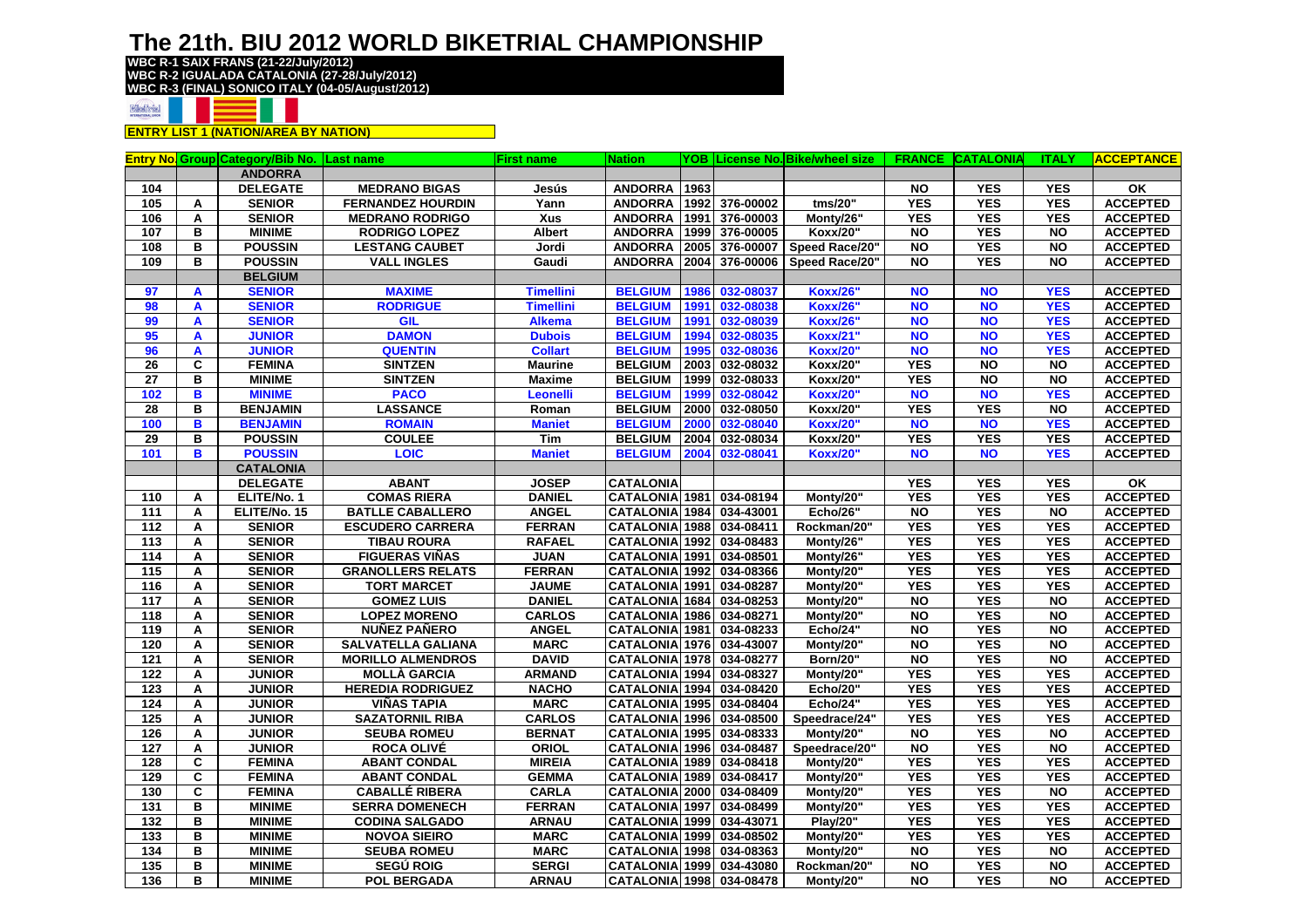**WBC R-1 SAIX FRANS (21-22/July/2012) WBC R-2 IGUALADA CATALONIA (27-28/July/2012) WBC R-3 (FINAL) SONICO ITALY (04-05/August/2012)**

#### **BilesTrial**

|                 |        | <b>ENTRY LIST 1 (NATION/AREA BY NATION)</b> |                             |                               |                              |              |                        |                          |                          |                                   |                          |                                    |
|-----------------|--------|---------------------------------------------|-----------------------------|-------------------------------|------------------------------|--------------|------------------------|--------------------------|--------------------------|-----------------------------------|--------------------------|------------------------------------|
| 137             | в      | <b>MINIME</b>                               | <b>ROSICH GUIXA</b>         | GIL                           | <b>CATALONIA</b> 1997        |              | 034-08454              | Ozonys/20"               | <b>NO</b>                | <b>YES</b>                        | <b>NO</b>                | <b>ACCEPTED</b>                    |
| 138             | в      | <b>BENJAMIN</b>                             | <b>TRUEBA TIÓ</b>           | <b>GERARD</b>                 | <b>CATALONIA 2001</b>        |              | 034-08401              | Ozonys/20"               | <b>NO</b>                | <b>YES</b>                        | <b>NO</b>                | <b>ACCEPTED</b>                    |
| 139             | в      | <b>BENJAMIN</b>                             | <b>PUJOL MARTINEZ</b>       | PAU                           | <b>CATALONIA 2002</b>        |              | 034-17065              | Monty/20"                | <b>NO</b>                | <b>YES</b>                        | <b>NO</b>                | <b>ACCEPTED</b>                    |
| 140             | в      | <b>POUSSIN</b>                              | <b>ROVIRA CAMPAÑA</b>       | <b>ALAN</b>                   | <b>CATALONIA 2003</b>        |              | 034-08393              | Chorrillas/20"           | <b>YES</b>               | <b>YES</b>                        | <b>YES</b>               | <b>ACCEPTED</b>                    |
| 141             | B      | <b>POUSSIN</b>                              | <b>SERRA VAL</b>            | <b>MAX</b>                    | <b>CATALONIA 2003</b>        |              | 034-08474              | Monty/20"                | <b>YES</b>               | <b>YES</b>                        | <b>YES</b>               | <b>ACCEPTED</b>                    |
|                 |        |                                             |                             |                               |                              |              |                        |                          |                          | <b>YES</b>                        |                          |                                    |
| 142             | B      | <b>POUSSIN</b>                              | YÉLAMOS BARÓ                | <b>MARTÍ</b>                  | <b>CATALONIA 2004</b>        |              | 034-08488              | Speedrace/20"            | <b>NO</b>                |                                   | <b>NO</b>                | <b>ACCEPTED</b>                    |
| 143             | в      | <b>POUSSIN</b>                              | <b>LLAVINA CRESPI</b>       | <b>JOEL</b>                   | <b>CATALONIA 2004</b>        |              | 034-08492              | Speedrace/20"            | <b>NO</b>                | <b>YES</b>                        | <b>NO</b>                | <b>ACCEPTED</b>                    |
| 144             | в      | <b>POUSSIN</b>                              | <b>NAVARRO ORTEGA</b>       | <b>CONRAD</b>                 | <b>CATALONIA 2003</b>        |              | 034-08493              | Monty/20"                | <b>NO</b>                | <b>YES</b>                        | <b>NO</b>                | <b>ACCEPTED</b>                    |
| 145             | в      | <b>POUSSIN</b>                              | <b>ESQUERDA AMÉZCUA</b>     | <b>MARTÍ</b>                  | <b>CATALONIA</b>             | 2004         | 034-08481              | Monty/20"                | <b>NO</b>                | <b>YES</b>                        | <b>NO</b>                | <b>ACCEPTED</b>                    |
|                 |        | <b>CHINA</b>                                |                             |                               |                              |              |                        |                          |                          |                                   |                          |                                    |
|                 |        | <b>TEAM MANAGER</b>                         | LIU                         | <b>Guo Qing</b>               | <b>CHINA</b>                 | 1975         |                        |                          | <b>YES</b>               | <b>YES</b>                        | <b>YES</b>               | OK                                 |
|                 |        | <b>TRANSLATOR</b>                           | LV                          | Yuan Yuan                     | <b>CHINA</b>                 | 1980         |                        |                          | <b>YES</b>               | <b>YES</b>                        | <b>YES</b>               | OK                                 |
| $\mathbf{1}$    | A      | <b>SENIOR</b>                               | <b>ZHAO</b>                 | Xuan                          | <b>CHINA</b>                 | 1991         | 086-12001              | Breath/20"               | <b>YES</b>               | <b>YES</b>                        | <b>YES</b>               | <b>ACCEPTED</b>                    |
| $\mathbf{2}$    | A      | <b>SENIOR</b>                               | CHE                         | <b>Xian Bin</b>               | <b>CHINA</b>                 | 1989         | 086-12002              | Breath/20"               |                          | <b>CANCELED CANCELED CANCELED</b> |                          | <b>ACCEPTED</b>                    |
| 3               | A      | <b>SENIOR</b>                               | <b>HUANG</b>                | Wu Yu                         | <b>CHINA</b>                 | 1990         | 086-12003              | Breath/20"               | YES                      | <b>YES</b>                        | <b>YES</b>               | <b>ACCEPTED</b>                    |
|                 |        | <b>CZECH</b>                                |                             |                               |                              |              |                        |                          |                          |                                   |                          |                                    |
| $\overline{72}$ | A      | ELITE/No. 6                                 | <b>KOLAR</b>                | Vaclav                        | <b>CZECH</b>                 | 1991         | 420-06044              | Monty/20                 | <b>YES</b>               | YES                               | <b>YES</b>               | <b>ACCEPTED</b>                    |
| $\overline{73}$ | A      | ELITE/No. 13                                | <b>HERKA</b>                | David                         | <b>CZECH</b>                 | 1992         | 420-09058              | Rockman/26"              | <b>YES</b>               | <b>YES</b>                        | <b>YES</b>               | <b>ACCEPTED</b>                    |
| 74              | A      | <b>SENIOR</b>                               | <b>BRAMBORA</b>             | Karel                         | <b>CZECH</b>                 | 1989         | 420-04310              | Monty/20"                | <b>YES</b>               | <b>YES</b>                        | <b>YES</b>               | <b>ACCEPTED</b>                    |
| 75              | Α      | <b>SENIOR</b>                               | <b>KAKAC</b>                | <b>Martin</b>                 | <b>CZECH</b>                 | 1992         | 420-08847              | Monty/20                 | <b>YES</b>               | <b>YES</b>                        | <b>YES</b>               | <b>ACCEPTED</b>                    |
| 76              | A      | <b>SENIOR</b>                               | <b>MUSIL</b>                | Jan                           | <b>CZECH</b>                 |              | 1993 420-08391         | Echo/26"                 | <b>YES</b>               | <b>YES</b>                        | <b>YES</b>               | <b>ACCEPTED</b>                    |
| 77              | A      | <b>SENIOR</b>                               | <b>PROCHAZKA</b>            | Adam                          | <b>CZECH</b>                 | 1981         | 420-01573              | Koxx/20"                 | <b>YES</b>               | <b>YES</b>                        | <b>YES</b>               | <b>ACCEPTED</b>                    |
| 78              | A      | <b>SENIOR</b>                               | <b>PROCHAZKA</b>            | Pavel                         | <b>CZECH</b>                 | 1983         | 420-01570              | Koxx/20"                 | <b>YES</b>               | <b>YES</b>                        | <b>YES</b>               | <b>ACCEPTED</b>                    |
| $\overline{79}$ | A      | <b>SENIOR</b>                               | <b>TABORSKY</b>             | Josef                         | <b>CZECH</b>                 |              | 1990 420-05699         | Monty/20                 | <b>YES</b>               | <b>YES</b>                        | <b>YES</b>               | <b>ACCEPTED</b>                    |
| 80              | A      | <b>SENIOR</b>                               | <b>ZEDEK</b>                | Tomáš                         | <b>CZECH</b>                 | 1975         | 420-08872              | Koxx/20"                 | <b>YES</b>               | <b>YES</b>                        | <b>YES</b>               | <b>ACCEPTED</b>                    |
| 81              | A      | <b>JUNIOR</b>                               | <b>GRYC</b>                 | Vaclav                        | <b>CZECH</b>                 | 1994         | 420-08917              | Monty/20'                | <b>YES</b>               | <b>YES</b>                        | <b>YES</b>               | <b>ACCEPTED</b>                    |
| 82              | Α      | <b>JUNIOR</b><br><b>JUNIOR</b>              | <b>KRIVA</b><br><b>KRIZ</b> | Vojtech                       | <b>CZECH</b>                 | 1995<br>1995 | 420-09290              | Monty/20'<br>Rockman/20" | <b>YES</b><br><b>YES</b> | <b>YES</b><br><b>YES</b>          | <b>YES</b>               | <b>ACCEPTED</b>                    |
| 83<br>84        | Α<br>C | <b>FEMINA</b>                               | <b>KRIVOVA</b>              | <b>Tadeas</b><br><b>Marie</b> | <b>CZECH</b><br><b>CZECH</b> | 1997         | 420-08949<br>420-09339 | Rockman/20"              | <b>YES</b>               | <b>YES</b>                        | <b>YES</b><br><b>YES</b> | <b>ACCEPTED</b><br><b>ACCEPTED</b> |
| 85              | C      | <b>FEMINA</b>                               | ZAPLETALOVA                 | Vendula                       | <b>CZECH</b>                 | 1991         | 420-09465              | <b>Echo/20"</b>          | <b>YES</b>               | <b>YES</b>                        | <b>YES</b>               | <b>ACCEPTED</b>                    |
| 172             | C      | <b>FEMINA</b>                               | <b>STANIKOVA</b>            | <b>Kamila</b>                 | <b>CZECH</b>                 | 1998         | 420-09528              | Monty/20"                | <b>NO</b>                | <b>NO</b>                         | <b>YES</b>               | <b>ACCEPTED</b>                    |
| 86              | в      | <b>MINIME</b>                               | <b>HLAVKA</b>               | <b>Marek</b>                  | <b>CZECH</b>                 | 1998         | 420-09072              | Monty/20"                | <b>NO</b>                | <b>NO</b>                         | <b>YES</b>               | <b>ACCEPTED</b>                    |
| 87              | в      | <b>MINIME</b>                               | <b>PAVLIK</b>               | <b>Michal</b>                 | <b>CZECH</b>                 |              | 1999 420-09372         | Monty/20                 | <b>YES</b>               | <b>YES</b>                        | <b>YES</b>               | <b>ACCEPTED</b>                    |
| 88              | в      | <b>MINIME</b>                               | <b>POPELKA</b>              | Matej                         | <b>CZECH</b>                 | 1997         | 420-09176              | Monty/20                 | <b>YES</b>               | <b>YES</b>                        | <b>YES</b>               | <b>ACCEPTED</b>                    |
| 89              | в      | <b>MINIME</b>                               | <b>STEPANEK</b>             | <b>Martin</b>                 | <b>CZECH</b>                 | 1998         | 420-09436              | <b>Echo/20"</b>          | <b>YES</b>               | <b>YES</b>                        | <b>YES</b>               | <b>ACCEPTED</b>                    |
| 90              | в      | <b>BENJAIMIN</b>                            | <b>MALEK</b>                | Krystof                       | <b>CZECH</b>                 | 2000         | 420-09388              | Monty/20                 | <b>YES</b>               | <b>YES</b>                        | <b>YES</b>               | <b>ACCEPTED</b>                    |
| 91              | в      | <b>BENJAIMIN</b>                            | <b>POCHTIOL</b>             | <b>Marek</b>                  | <b>CZECH</b>                 |              | 2001 420-09462         | Monty/20'                | <b>YES</b>               | <b>YES</b>                        | <b>YES</b>               | <b>ACCEPTED</b>                    |
| 92              | в      | <b>POUSSIN</b>                              | <b>HANZAL</b>               | <b>Krystof</b>                | <b>CZECH</b>                 |              | 2003 420-09510         | Monty/20                 | <b>YES</b>               | <b>YES</b>                        | <b>YES</b>               | <b>ACCEPTED</b>                    |
| 93              | в      | <b>POUSSIN</b>                              | <b>MALEK</b>                | Rostislav                     | <b>CZECH</b>                 |              | 2004 420-09518         | Koxx/20"                 | <b>YES</b>               | <b>YES</b>                        | <b>YES</b>               | <b>ACCEPTED</b>                    |
| 94              | в      | <b>POUSSIN</b>                              | <b>VEPREK</b>               | Tomas                         | <b>CZECH</b>                 |              | 2003 420-09517         | Monty/20"                | <b>YES</b>               | <b>YES</b>                        | <b>YES</b>               | <b>ACCEPTED</b>                    |
|                 |        | <b>DENMARK</b>                              |                             |                               |                              |              |                        |                          |                          |                                   |                          |                                    |
|                 |        | <b>TEAM MANAGER</b>                         | <b>KRISTIANSEN</b>          | Jens                          | <b>Denmark</b>               |              |                        |                          | <b>NO</b>                | <b>NO</b>                         | <b>YES</b>               | ОΚ                                 |
| 25              | Α      | <b>JUNIOR</b>                               | <b>KRISTIANSEN</b>          | Jonas                         | <b>Denmark</b>               | 1995         | 045-00001              | Rockman/20"              | <b>NO</b>                | <b>NO</b>                         | <b>YES</b>               | <b>ACCEPTED</b>                    |
|                 |        | <b>FRANCE</b>                               |                             |                               |                              |              |                        |                          |                          |                                   |                          |                                    |
|                 |        | <b>DELEGATE</b>                             | <b>CHEVALIER</b>            | <b>Jean-Luc</b>               | <b>France</b>                |              |                        |                          | <b>YES</b>               | <b>NO</b>                         | <b>NO</b>                | OK                                 |
| 31              | A      | ELITE/No. 8                                 | <b>KOLB</b>                 | <b>Maxime</b>                 | <b>FRANCE</b>                | 1988         | 033-00001              | Monty/20"                | <b>YES</b>               | <b>YES</b>                        | <b>YES</b>               | <b>ACCEPTED</b>                    |
| 32              | Α      | <b>SENIOR</b>                               | <b>BOYER</b>                | <b>Vincent</b>                | <b>FRANCE</b>                | 1984         | 033-00002              | Koxx/20'                 | <b>YES</b>               | $\overline{NQ}$                   | <b>YES</b>               | <b>ACCEPTED</b>                    |
| 33              | Α      | <b>SENIOR</b>                               | <b>DUTEIL</b>               | Yannick                       | <b>FRANCE</b>                | 1984         | 033-00003              | Koxx/26"                 | <b>YES</b>               | <b>YES</b>                        | <b>YES</b>               | <b>ACCEPTED</b>                    |
| 34              | A      | <b>SENIOR</b>                               | <b>FABREGAS</b>             |                               | <b>FRANCE</b>                | 1992         | 033-00004              |                          | <b>YES</b>               | <b>YES</b>                        | <b>YES</b>               | <b>ACCEPTED</b>                    |
|                 |        |                                             |                             | Alexandre                     |                              |              |                        | Monty/26'                |                          |                                   |                          | <b>ACCEPTED</b>                    |
| 35              | Α      | <b>SENIOR</b>                               | <b>LERAT</b>                | <b>Pascal</b>                 | <b>FRANCE</b>                | 1985         | 033-00005              | Atomz/26'                | <b>YES</b>               | <b>NO</b><br><b>YES</b>           | <b>NO</b>                |                                    |
| 36              | Α      | <b>SENIOR</b>                               | <b>REMY</b>                 | Morgan                        | <b>FRANCE</b>                | 1985         | 033-00006              | Koxx/20"                 | <b>YES</b>               |                                   | <b>YES</b>               | <b>ACCEPTED</b>                    |
| 37              | A      | <b>SENIOR</b>                               | <b>ROGERO</b>               | Loic                          | <b>FRANCE</b>                | 1987         | 033-00007              | <b>Koxx/20"</b>          | <b>YES</b>               | <b>YES</b>                        | <b>NO</b>                | <b>ACCEPTED</b>                    |
| 38              | Α      | <b>SENIOR</b>                               | <b>SAUMADE</b>              | <b>Brice</b>                  | <b>FRANCE</b>                | 1990         | 033-00008              | Koxx/20"                 | <b>YES</b>               | <b>YES</b>                        | <b>NO</b>                | <b>ACCEPTED</b>                    |
| 39              | Α      | <b>SENIOR</b>                               | <b>TOLU</b>                 | <b>Maxime</b>                 | <b>FRANCE</b>                | 1992         | 033-00009              | Ozonys/26                | <b>YES</b>               | <b>NO</b>                         | <b>NO</b>                | <b>ACCEPTED</b>                    |
| 40              | Α      | <b>JUNIOR</b>                               | <b>BERGÉ</b>                | Gabriel                       | <b>FRANCE</b>                | 1996         | 033-00010              | Rockman/26"              | <b>YES</b>               | <b>NO</b>                         | <b>NO</b>                | <b>ACCEPTED</b>                    |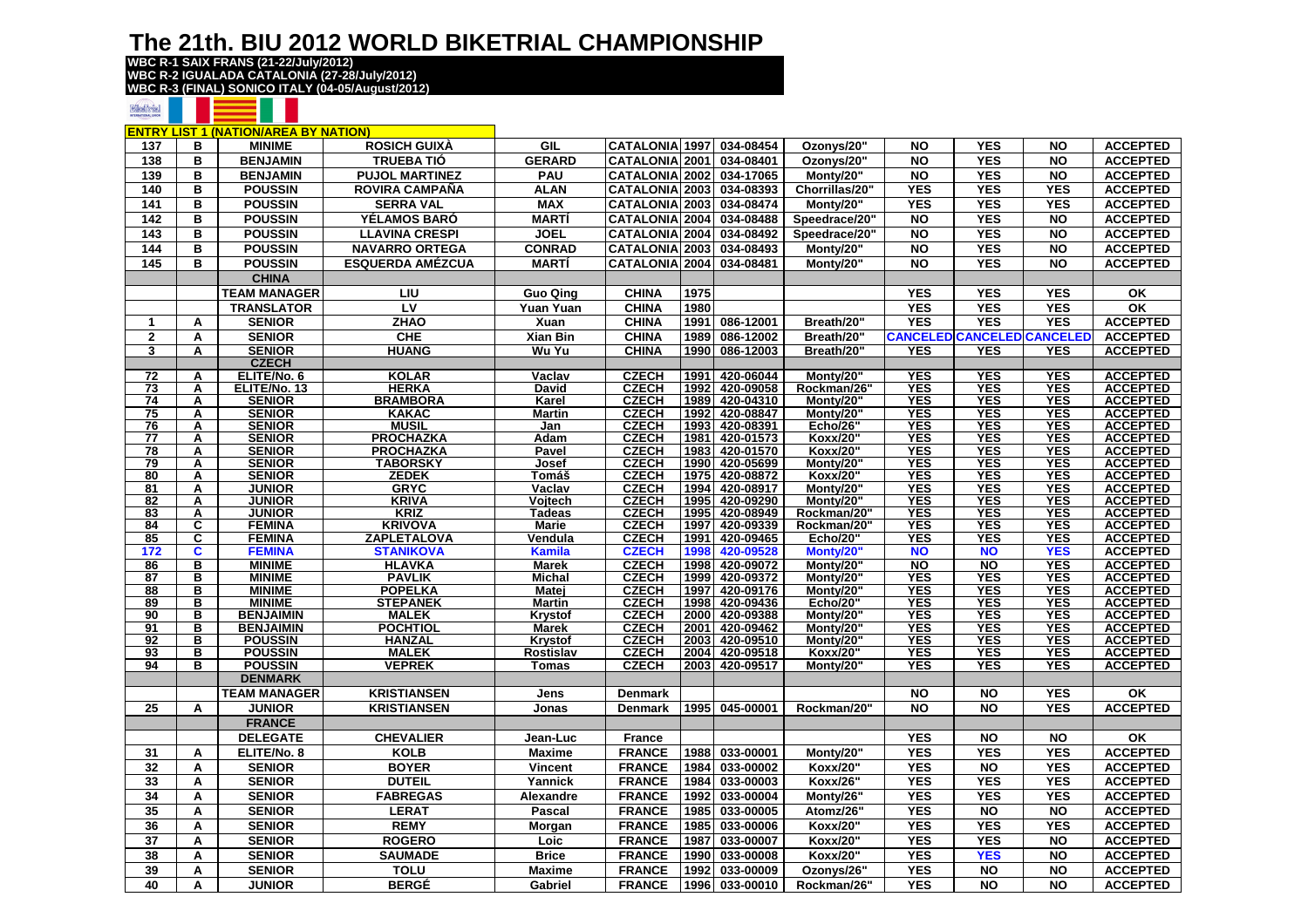**WBC R-1 SAIX FRANS (21-22/July/2012) WBC R-2 IGUALADA CATALONIA (27-28/July/2012) WBC R-3 (FINAL) SONICO ITALY (04-05/August/2012)**

#### **BilesTrial**

|                          |   | <b>ENTRY LIST 1 (NATION/AREA BY NATION)</b> |                          |                  |               |      |                |                 |            |            |                            |                 |
|--------------------------|---|---------------------------------------------|--------------------------|------------------|---------------|------|----------------|-----------------|------------|------------|----------------------------|-----------------|
| 41                       | Α | <b>JUNIOR</b>                               | CAU                      | Kevin            | <b>FRANCE</b> |      | 1995 033-00011 | Monty/20"       | <b>YES</b> | <b>YES</b> | <b>YES</b>                 | <b>ACCEPTED</b> |
| 42                       | Α | <b>JUNIOR</b>                               | <b>JULIA</b>             | <b>Benjamin</b>  | <b>FRANCE</b> | 1994 | 033-00012      | Koxx/26'        | <b>YES</b> | <b>NO</b>  | <b>NO</b>                  | <b>ACCEPTED</b> |
| 43                       | Α | <b>JUNIOR</b>                               | <b>PARRA</b>             | Alexandre        | <b>FRANCE</b> | 1996 | 033-00013      | Monty/20'       | <b>YES</b> | <b>YES</b> | <b>NO</b>                  | <b>ACCEPTED</b> |
| 44                       | A | <b>JUNIOR</b>                               | <b>PARRA</b>             | <b>Florian</b>   | <b>FRANCE</b> | 1996 | 033-00014      | <b>Koxx/26"</b> | <b>YES</b> | <b>YES</b> | <b>NO</b>                  | <b>ACCEPTED</b> |
| 45                       | A | <b>JUNIOR</b>                               | <b>SAINT PAUL</b>        | Aymeric          | <b>FRANCE</b> | 1995 | 033-00015      | Ozonys/20"      | <b>YES</b> | <b>NO</b>  | <b>NO</b>                  | <b>ACCEPTED</b> |
| 46                       | Α | <b>JUNIOR</b>                               | <b>TOUSSAINT-RINALDI</b> | Antoine          | <b>FRANCE</b> | 1995 | 033-00016      | Koxx/26"        | <b>YES</b> | <b>NO</b>  | <b>NO</b>                  | <b>ACCEPTED</b> |
| 47                       | C | <b>FEMININE</b>                             | <b>REMY</b>              | Audrey           | <b>FRANCE</b> | 1989 | 033-00039      | <b>Koxx/26"</b> | <b>NO</b>  | <b>YES</b> | <b>YES</b>                 | <b>ACCEPTED</b> |
| 48                       | в | <b>MINIME</b>                               | <b>BILLERIT</b>          | <b>Thomas</b>    | <b>FRANCE</b> | 1999 | 033-00017      | Rociman/20"     | <b>YES</b> | <b>NO</b>  | <b>NO</b>                  | <b>ACCEPTED</b> |
| 49                       | в | <b>MINIME</b>                               | <b>BONNIVARD</b>         | Simon            | <b>FRANCE</b> | 1987 | 033-00018      | Koxx/20"        | <b>NO</b>  | <b>NO</b>  | <b>YES</b>                 | <b>ACCEPTED</b> |
| 50                       | B | <b>MINIME</b>                               | <b>CAZES</b>             | <b>Arnaud</b>    | <b>FRANCE</b> | 1997 | 033-00019      | Atomz/26'       | <b>YES</b> | <b>NO</b>  | <b>NO</b>                  | <b>ACCEPTED</b> |
| 51                       | B | <b>MINIME</b>                               | <b>CROS</b>              | Hugo             | <b>FRANCE</b> | 1997 | 033-00020      | Monty/20"       | <b>YES</b> | <b>NO</b>  | <b>NO</b>                  | <b>ACCEPTED</b> |
| 52                       | B | <b>MINIME</b>                               | <b>ESTEVE</b>            | <b>Tony</b>      | <b>FRANCE</b> | 1997 | 033-00021      | Koxx/20"        | <b>YES</b> | <b>NO</b>  | <b>NO</b>                  | <b>ACCEPTED</b> |
| 53                       | B | <b>MINIME</b>                               | <b>FABRE</b>             | <b>Damien</b>    | <b>FRANCE</b> | 1998 | 033-00022      | Monty/20'       | <b>YES</b> | <b>NO</b>  | <b>NO</b>                  | <b>ACCEPTED</b> |
| 54                       | в | <b>MINIME</b>                               | <b>GAULON</b>            | <b>Mathias</b>   | <b>FRANCE</b> | 1997 | 033-00023      | <b>Echo/20"</b> | <b>YES</b> | <b>NO</b>  | <b>NO</b>                  | <b>ACCEPTED</b> |
| 55                       | в | <b>MINIME</b>                               | <b>GILET</b>             | <b>Maxime</b>    | <b>FRANCE</b> | 1999 | 033-00024      | Koxx /20'       | <b>YES</b> | <b>NO</b>  | <b>NO</b>                  | <b>ACCEPTED</b> |
| 56                       | B | <b>MINIME</b>                               | <b>GRILLON</b>           | Louis            | <b>FRANCE</b> | 1999 | 033-00025      | Koxx/20"        | <b>YES</b> | <b>NO</b>  | <b>NO</b>                  | <b>ACCEPTED</b> |
| 57                       | в | <b>MINIME</b>                               | <b>KLEIN</b>             | <b>Nicolas</b>   | <b>FRANCE</b> | 1998 | 033-00026      | Atomz/20"       | <b>YES</b> | <b>NO</b>  | <b>NO</b>                  | <b>ACCEPTED</b> |
| 58                       | в | <b>MINIME</b>                               | <b>MARIA</b>             | <b>Thomas</b>    | <b>FRANCE</b> | 1999 | 033-00027      | Koxx/20"        | <b>YES</b> | <b>NO</b>  | <b>NO</b>                  | <b>ACCEPTED</b> |
| 59                       | B | <b>MINIME</b>                               | <b>PLEINECASAGNES</b>    | Aymeric          | <b>FRANCE</b> | 1999 | 033-00028      | Monty/20"       | <b>YES</b> | <b>NO</b>  | <b>NO</b>                  | <b>ACCEPTED</b> |
| 60                       | в | <b>MINIME</b>                               | <b>SAINT PAUL</b>        | Guilhem          | <b>FRANCE</b> | 1998 | 033-00029      | Atomz/20'       | <b>YES</b> | <b>NO</b>  | <b>NO</b>                  | <b>ACCEPTED</b> |
| 61                       | в | <b>MINIME</b>                               | <b>SERVANT</b>           | Valentin         | <b>FRANCE</b> | 1999 | 033-00030      | Koxx/20"        | <b>YES</b> | <b>NO</b>  | <b>NO</b>                  | <b>ACCEPTED</b> |
| 62                       | в | <b>BENJAMIN</b>                             | CAU                      | Axel             | <b>FRANCE</b> | 2000 | 033-00031      | Monty/20"       | <b>YES</b> | <b>YES</b> | <b>YES</b>                 | <b>ACCEPTED</b> |
| 63                       | в | <b>BENJAMIN</b>                             | <b>ESTRADE</b>           | Gaetan           | <b>FRANCE</b> | 2000 | 033-00032      | <b>Koxx20"</b>  | <b>YES</b> | <b>NO</b>  | <b>NO</b>                  | <b>ACCEPTED</b> |
| 64                       | в | <b>BENJAMIN</b>                             | LAU                      | Tom              | <b>FRANCE</b> | 2000 | 033-00033      | Monty/20"       | <b>YES</b> | <b>NO</b>  | <b>NO</b>                  | <b>ACCEPTED</b> |
| 65                       | в | <b>BENJAMIN</b>                             | <b>LEYRIS</b>            | <b>Alexis</b>    | <b>FRANCE</b> | 2000 | 033-00034      | Atomz/20'       | <b>YES</b> | <b>NO</b>  | <b>NO</b>                  | <b>ACCEPTED</b> |
| 66                       | в | <b>BENJAMIN</b>                             | <b>PAILHE</b>            | Raphael          | <b>FRANCE</b> | 2001 | 033-00035      | Monty/20"       | <b>YES</b> | <b>NO</b>  | <b>NO</b>                  | <b>ACCEPTED</b> |
| 67                       | в | <b>BENJAMIN</b>                             | <b>SAVOYEN</b>           | Kely             | <b>FRANCE</b> | 2000 | 033-00036      | Atomz/20"       | <b>YES</b> | <b>NO</b>  | <b>NO</b>                  | <b>ACCEPTED</b> |
| 68                       | B | <b>POUSSIN</b>                              | <b>BOUSSUGUE</b>         | Armand           | <b>FRANCE</b> | 2004 | 033-00037      | Monty/20"       | <b>YES</b> | <b>YES</b> | <b>NO</b>                  | <b>ACCEPTED</b> |
| 69                       | в | <b>POUSSIN</b>                              | <b>LARRIEU</b>           | <b>Mathis</b>    | <b>FRANCE</b> | 2005 | 033-00038      | Monty/16'       | <b>YES</b> | <b>NO</b>  | <b>NO</b>                  | <b>ACCEPTED</b> |
| 70                       | B | <b>POUSSIN</b>                              | <b>SERIEYS</b>           | Hugo             | <b>FRANCE</b> | 2004 | 033-00040      | Monty/20"       | <b>YES</b> | <b>NO</b>  | <b>NO</b>                  | <b>ACCEPTED</b> |
|                          |   | <b>GB</b>                                   |                          |                  |               |      |                |                 |            |            |                            |                 |
|                          |   | <b>TEAM MANAGER</b>                         | <b>MOREWOOD</b>          | Robin            | GB            |      |                |                 | <b>YES</b> | <b>YES</b> | <b>NO</b>                  | ΟK              |
| 12                       | A | ELITE/No. 3                                 | <b>SAVAGE</b>            | Ben              | <b>GB</b>     | 1987 | O4412008       | Rockman/26"     | <b>YES</b> | <b>NO</b>  | <b>NO</b>                  | <b>ACCEPTED</b> |
| 13                       | A | ELITE/No. 10                                | <b>WILSON</b>            | <b>Scott</b>     | <b>GB</b>     | 1990 | O44-12005      | Onza/26"        | <b>YES</b> | <b>YES</b> | <b>YES</b>                 | <b>ACCEPTED</b> |
| 14                       | A | <b>SENIOR</b>                               | <b>SHERIDAN</b>          | James            | <b>GB</b>     | 1989 | O44-12006      | Koxx/20"        | <b>YES</b> | <b>YES</b> | <b>YES</b>                 | <b>ACCEPTED</b> |
| 71                       | A | <b>SENIOR</b>                               | <b>DONOVAN</b>           | Pat              | <b>GB</b>     | 1985 | 044-12007      | Onza/26'        | <b>NO</b>  | <b>NO</b>  | <b>YES</b>                 | <b>ACCEPTED</b> |
| 15                       | C | <b>FEMINA</b>                               | <b>FOX</b>               | Donna            | <b>GB</b>     | 1984 | O44-12002      | Onza/20"        | <b>YES</b> | <b>YES</b> | <b>NO</b>                  | <b>ACCEPTED</b> |
| 16                       | в | <b>BENJAMIN</b>                             | <b>ROLLS</b>             | Charlie          | GB            | 2001 | O44-12004      | Monty/20"       | <b>YES</b> | <b>YES</b> | <b>YES</b>                 | <b>ACCEPTED</b> |
| 17                       | в | <b>BENJAMIN</b>                             | <b>MOREWOOD</b>          | Adam             | <b>GB</b>     | 2002 | O44-12001      | Monty/20"       | <b>YES</b> | <b>YES</b> | <b>NO</b>                  | <b>ACCEPTED</b> |
|                          |   | <b>JAPAN</b>                                |                          |                  |               |      |                |                 |            |            |                            |                 |
|                          |   | <b>DELEGATE</b>                             | YAMAMOTO                 | <b>Fumio</b>     | <b>JAPAN</b>  |      |                |                 | <b>YES</b> | <b>YES</b> | <b>YES</b>                 | OK              |
|                          |   | <b>TEAM MANAGER</b>                         | YAMAMOTO                 | <b>Fumio</b>     | <b>JAPAN</b>  |      |                |                 | <b>YES</b> | <b>YES</b> | <b>YES</b>                 | <b>OK</b>       |
| 4                        | Α | ELITE/No. 4                                 | YAMAMOTO                 | <b>Masaya</b>    | <b>JAPAN</b>  | 1987 | 081-00003      | Monty/20"       | <b>YES</b> | <b>YES</b> | <b>YES</b>                 | <b>ACCEPTED</b> |
| $\overline{5}$           | A | <b>SENIOR</b>                               | <b>TAKEUCHI</b>          | Yasutaka         | <b>JAPAN</b>  | 1989 | 081-00006      | Monty/20"       | <b>NO</b>  | <b>NO</b>  | <b>YES</b>                 | <b>ACCEPTED</b> |
| 6                        | A | <b>SENIOR</b>                               | <b>TERASO</b>            | Hideaki          | <b>JAPAN</b>  | 1974 | 081-10005      | <b>KOXX/26"</b> | <b>NO</b>  | <b>NO</b>  | <b>YES</b>                 | <b>ACCEPTED</b> |
| $\overline{\phantom{a}}$ | Α | <b>SENIOR</b>                               | <b>NISHIZAKI</b>         | Katsuya          | <b>JAPAN</b>  | 1958 | 081-10011      | Monty/20"       |            |            | CANCELED CANCELED CANCELED | <b>ACCEPTED</b> |
| 8                        | в | <b>MINIME</b>                               | <b>OHARA</b>             | <b>Soichirou</b> | <b>JAPAN</b>  | 1998 | 081-20005      | Monty/20'       | <b>YES</b> | <b>YES</b> | <b>YES</b>                 | <b>ACCEPTED</b> |
| $\boldsymbol{9}$         | B | <b>BENJAMIN</b>                             | <b>IKEDA</b>             | Ren              | <b>JAPAN</b>  | 2001 | 081-30005      | Koxx/20"        | <b>YES</b> | <b>YES</b> | <b>YES</b>                 | <b>ACCEPTED</b> |
| 10                       | B | <b>BENJAMIN</b>                             | <b>MASUDA</b>            | Nagamasa         | <b>JAPAN</b>  | 2002 | 081-30006      | Monty/20"       | <b>NO</b>  | <b>NO</b>  | <b>YES</b>                 | <b>ACCEPTED</b> |
| 11                       | B | <b>POUSSIN</b>                              | <b>IKEDA</b>             | <b>Riki</b>      | <b>JAPAN</b>  | 2003 | 081-40001      | Monty/20"       | <b>YES</b> | <b>YES</b> | <b>YES</b>                 | <b>ACCEPTED</b> |
|                          |   | <b>PORTUGAL</b>                             |                          |                  |               |      |                |                 |            |            |                            |                 |
|                          |   |                                             |                          |                  |               |      |                |                 |            |            |                            |                 |